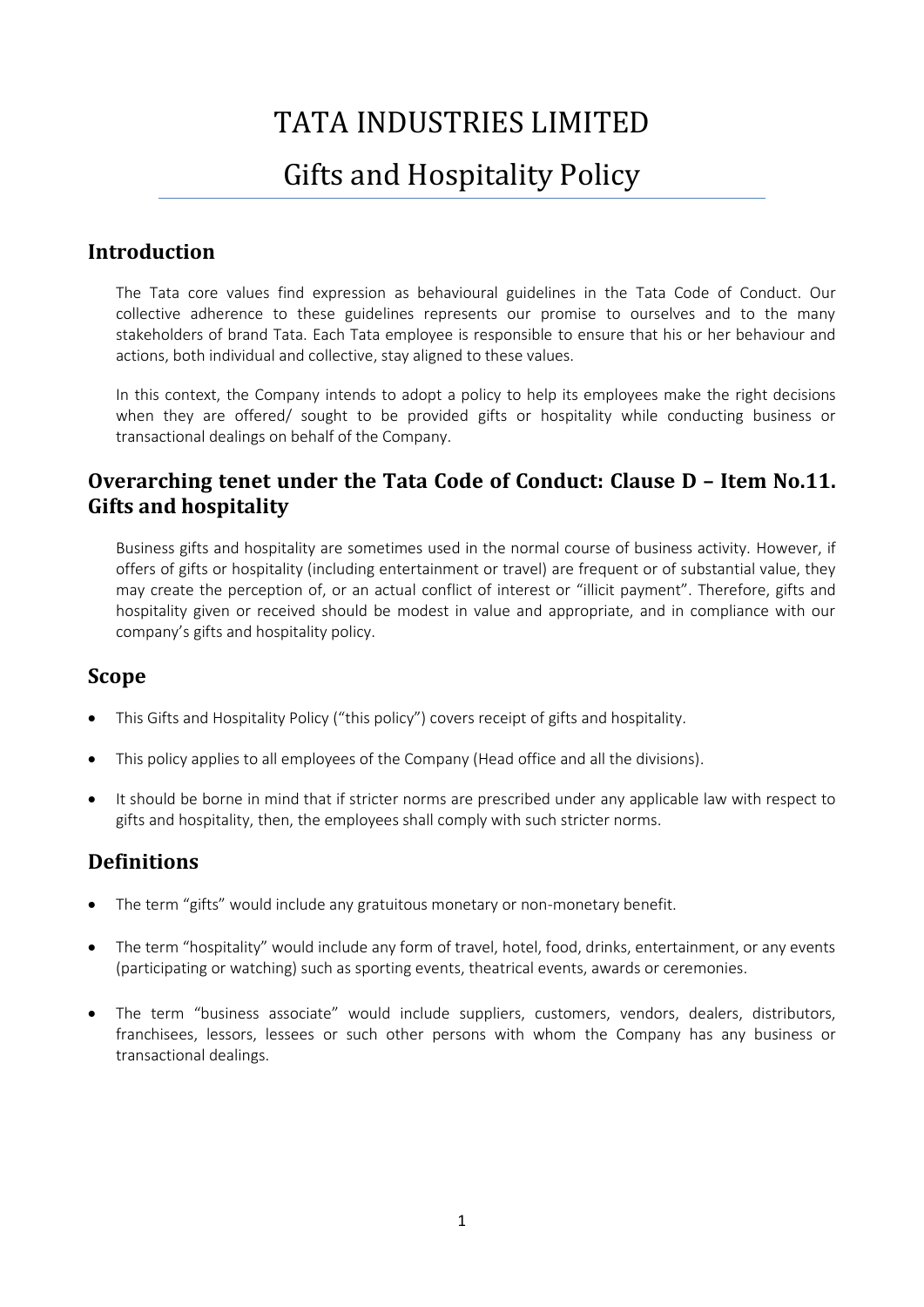# **Policy**

#### **Accepting Gifts**

The Company recognizes that it is customary for some of its business associates to occasionally give small gifts to those with whom they do business or have transactional dealings. It is important, however, that these gifts do not affect an employee's business judgment, or give the appearance that judgment may be affected. Accordingly, the employees must be very careful when it comes to accepting such gifts.

As a general rule, an employee of the Company may accept a gift from a business associate, provided such a gift:

- does not create the appearance (or an implied obligation) that the gift giver is entitled to preferential treatment, an award of business, better prices or improved terms of sale or service;
- would not influence, or appear to influence, the employee's ability to act in the best interest of the Company;
- would not embarrass the Company or the gift giver, if disclosed publicly;
- if valued at Rs. 6,000 or above (US\$100 (or equivalent in local currency) or above), even if promotional in nature, is reported to the recipient's Departmental Head and Ethics Counsellor, and is disclosed in the Gift Register. The decision on appropriate treatment or action in relation to such a gift will be communicated to the employee by the Departmental Head upon consultation with the Ethics Counsellor;
- would not in any manner prevent or impede business of the Company being awarded or conducted through gift-giver's competitors;
- is exchanged during festivals or other ceremonial occasions (e.g. flowers or sweets) and is commensurate with the culture and occasion.

When a proffered gift needs to be returned because it is so guided by this policy, a timely and appropriate explanatory note should accompany the gift being returned, explaining to the gift giver the rationale for returning the gift. This note should be drafted sensitively with a view to minimise any misunderstanding on part of the gift giver.

Gifts may sometimes be consumables, in the form of food/ beverages and such gifts, if received, should ideally be consumed by the general collective of employees, or donated to charity.

High-value gifts received, and of a value higher than the monetary ceiling laid down in this policy, may be periodically auctioned with the proceeds donated to charity. A record should be maintained in this regard.

The following gifts are *never* appropriate and should *never* be accepted:

- gifts of cash or gold or other precious metals, gems or stones;
- gifts that are prohibited under applicable law;
- gifts given as a bribe, payoff, kickback or facilitation payments (e.g., in order to obtain or retain business, or to secure an improper advantage, such as securing a favorable tax treatment);
- gifts the recipient knows are prohibited by the gift giver's or recipient's organization; and
- gifts given in the form of services or other non-cash benefits (e.g., a promise of employment).

The cumulative value of all gifts an employee of the Company may receive from any one gift giver cannot exceed Rs. 15,000 (\$250 or equivalent in local currency) in a financial year ,unless disclosed in the Gift Register and approved by the Departmental Head, after appropriate consultation with the Ethics Counsellor.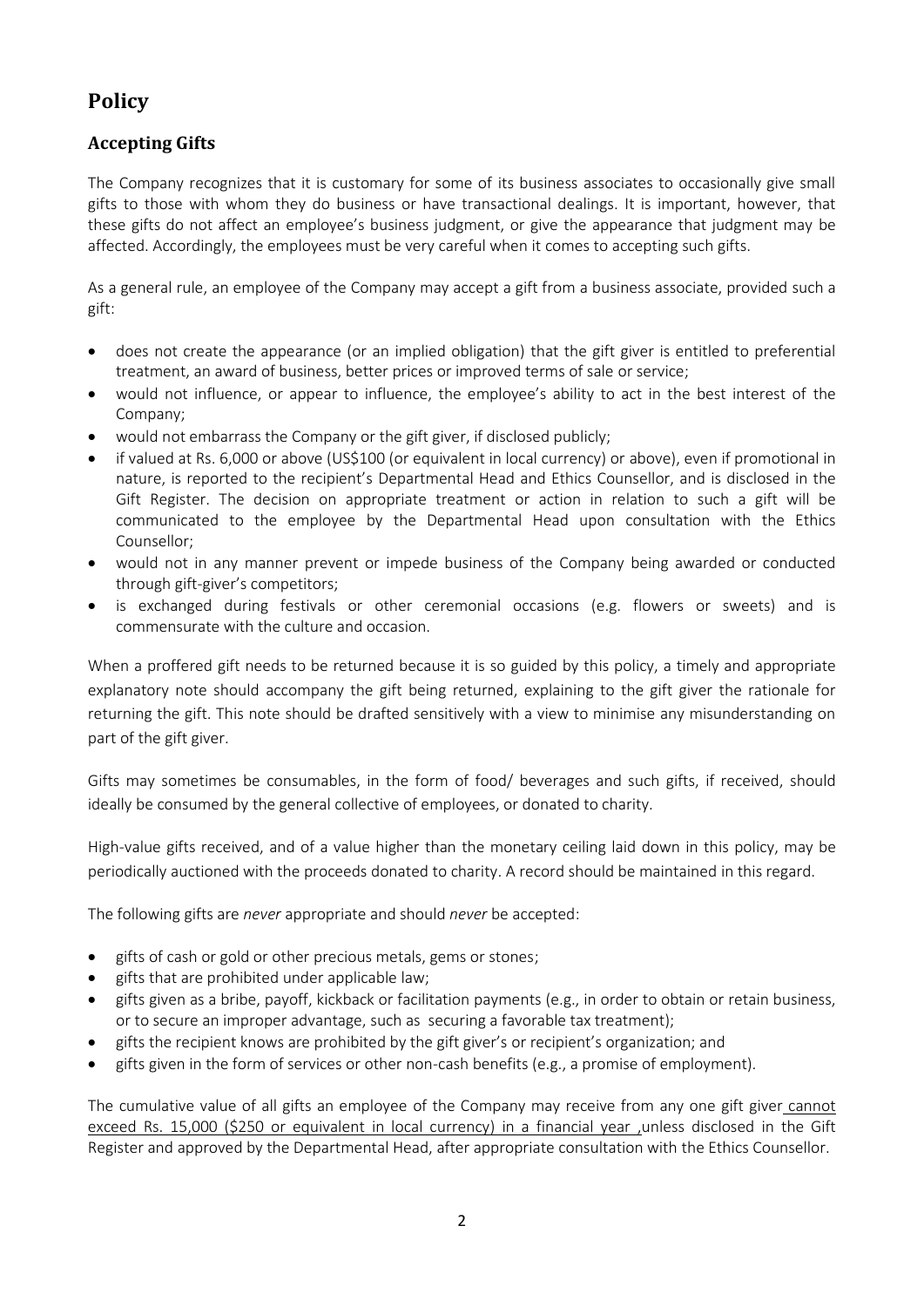An employee who receives a gift at an event of a ceremonial nature (e.g., a customer outing or a commemoration of a business transaction) that might not be appropriate under these guidelines, but is impractical or offensive to refuse, may accept the gift and then promptly report it to his / her Departmental Head and Ethics counsellor. The employee can then discuss the appropriate response, in consultation with them, and act as per the direction provided.

*The employees of* the Company *must never ask for any gift that benefit them personally, regardless of value.*  Employees are expected to exercise good judgment in accepting gifts from business associates. Employees should consult the Ethics Counsellor when in doubt as to whether a gift is appropriate or not.

#### **Accepting Honorariums**

The employees may, from time to time, be invited by various external bodies to deliver lectures, share thoughts on experiences, participate in panels, and so on. This is typically on account of both the individual's stature in a profession, as well as being part of a highly respected entity like the Company.

An illustrative list of some of these invitations could include:

- Delivering lectures or taking sessions in educational or professional or industry institutions/ associations;
- Invitations to become panel members in various bodies of public interest;
- Supporting training or education for a specific period of time;
- Delivering lectures in public conferences.

In many such cases, the individuals are given a memento or a gift, and sometimes, an honorarium in the form of cash.

While gifts that are received would be treated in the same way as outlined in this policy, it is expected that any honorarium received must be declared to the Departmental Head (and informed to the Ethics Counsellor) who would advise on further course of action. The employee may normally be permitted to retain 100% of the value of the amount received, if deemed to be fair and reasonable.

With respect to such assignments, the employee may also accept hospitality in the form of travel and lodging arrangements offered as part of the invite, provided the same is fair and reasonable.

#### **Disclosure in the Gift Register**

All gifts, donations and entertainment beyond the value specified earlier, received by an employee, should be disclosed in the Gift Register, along with the following information:

- Employee name;
- Description of gift, relevant date;
- Identity of the gift giver;
- Approximate value of the gift;
- Context / business purpose of the gift;
- Approval, if applicable;
- Whether accepted or declined;
- If accepted, the manner & reason/s;
- If declined, the manner & reason/s.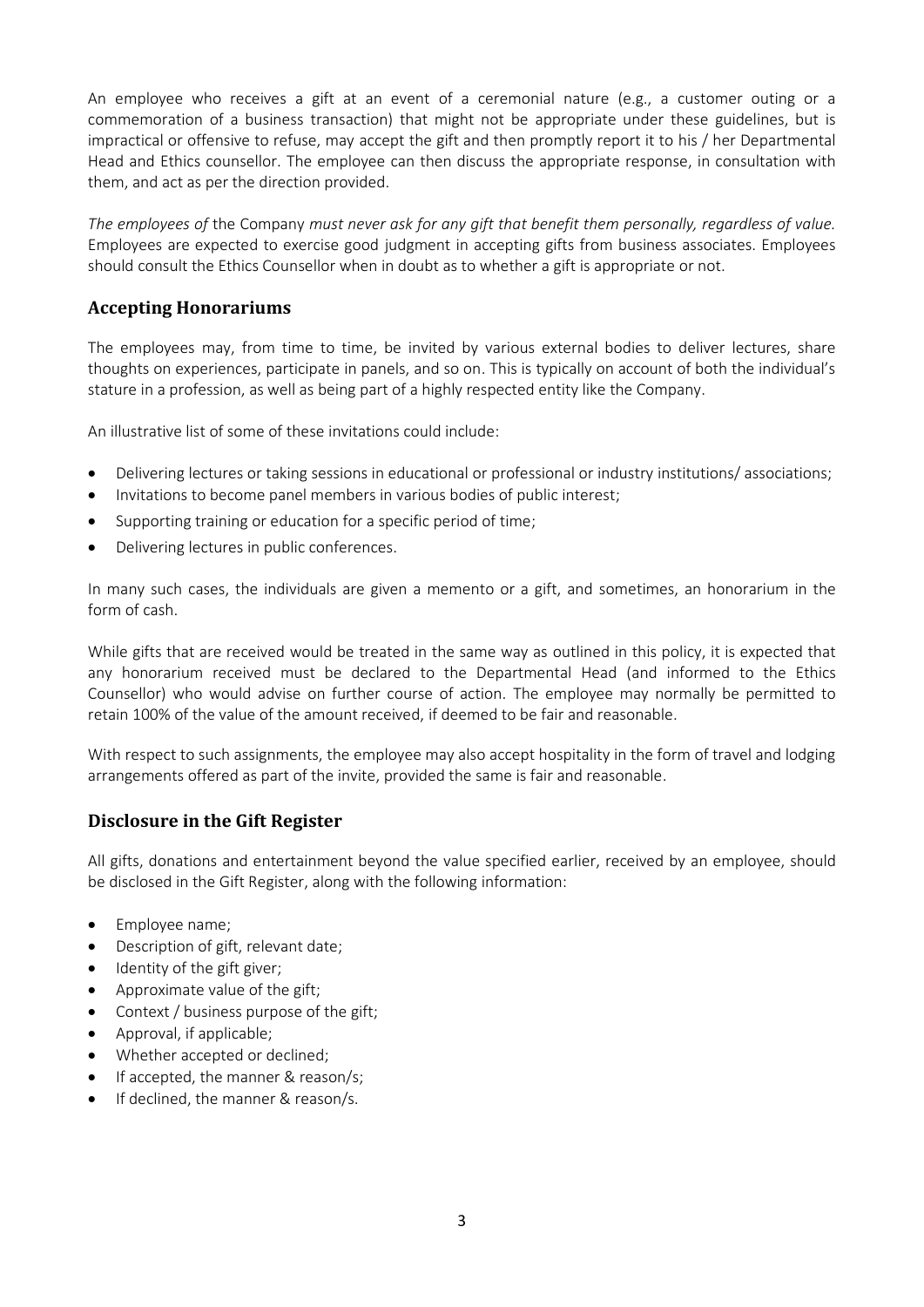#### **Accepting hospitality**

Business hospitality (e.g., meals, tickets to a theatre or a sporting event) may be provided to strengthen working relationships among business associates. Accordingly, the employees may accept business hospitality offered for legitimate business purposes, such as building goodwill and enhancing relationships with customers or suppliers, provided that it complies with the following guidelines.

Specifically, accepting hospitality from the business associates is permitted *only* if such hospitality:

- is infrequent;
- reasonably related to a legitimate business purpose (e.g., accompanying a customer or supplier to a local theatre/sporting event or attending a business meal);
- is not given as a bribe, payoff, kickback or facilitation payment (e.g., in order to obtain or retain business or to secure an improper advantage);
- does not create the appearance (or an implied obligation) that the gift giver is entitled to preferential treatment, an award of business, better prices or improved terms of sale or service;
- is in good taste and occurs at a business appropriate venue;
- is reasonable and appropriate in the context of the business occasion;
- would not influence, or appear to influence, the employee's ability to act in the best interest of the Company;
- is disclosed, if applicable, in the Gift Register;
- is duly approved, if applicable, by the Departmental Head, after appropriate consultation with the Ethics Counsellor.

The following is *never* appropriate and such hospitality should *never* be accepted:

- Hospitality that can be viewed as excessive in the context of the business occasion;
- "Adult" entertainment, or any sort of event involving nudity or lewd behavior;
- Hospitality that can be viewed as creating any affiliation of the Company or Tata brand with any particular political party;
- Hospitality that the recipient knows the gift-giver is not permitted to give;
- Hospitality that would involve a breach of any applicable law.

Employees should consult the Ethics Counsellor when in doubt as to whether an event, location or expenditure is appropriate or not.

Finally, the above hospitality guidelines apply to situations in which the host is present. Tickets to sporting or cultural events provided to the employees, and not attended by the host are essentially "gifts," and not "hospitality," and hence should be in accordance with the gift guidelines specified above.

#### *Travel*

It is acknowledged that hosting business associates at our premises to promote our business interests, and reciprocal visits to our business associates are an important aspect of our business relationships. However, in addition to the general guidance on appropriateness of hospitality received, one should also consider the guidelines below in the case of promotional trips:

- Any such visit should have a legitimate business purpose, and any reimbursement of expenses is limited to that aspect of the visit;
- The timing of any visit needs to be carefully considered to ensure there is an objective business reason for the visit and avoid any perception of undue influence;